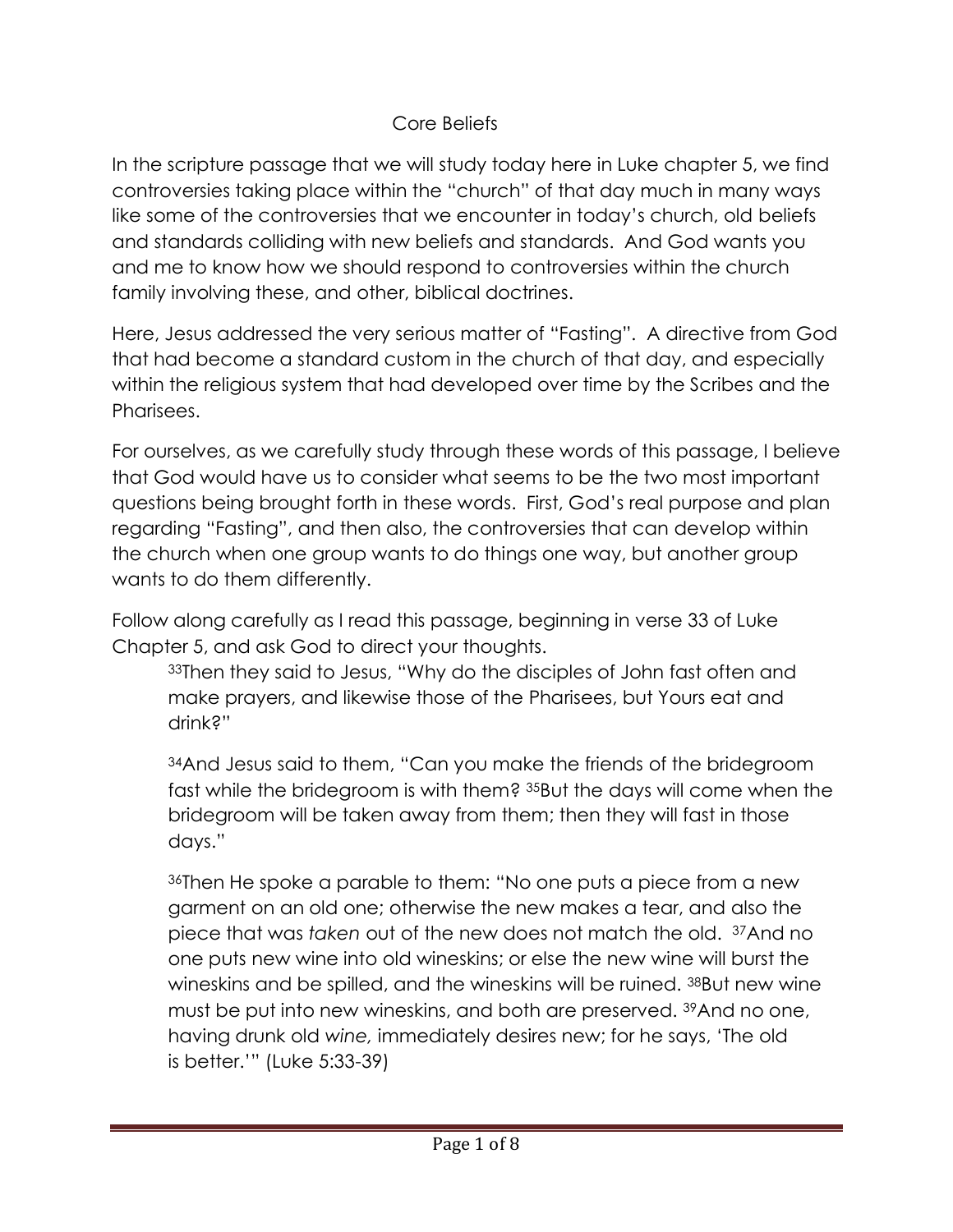Ideas, philosophies and religions, by their nature, are filled with guiding principles that ideally work together to fulfill a core system of beliefs within each one of them. But unfortunately, as time passes, and as first one person, then another joins into the mix, the basic guiding principles begin to change.

Most all of those people who join in are genuinely sincere, each desiring to do that which is right and in keeping with the core beliefs. But invariably, with each new participant that is added, they bring with them a slightly new and different emphasis, until eventually many of the original core beliefs begin to show real changes.

Religion is especially susceptible to those kinds of influences. Each new voice that comes onto the scene seems to be able to change it to some degree. We see it clearly in many of the pagan religions, but unfortunately, it is also very true within our Christian religion. The core beliefs of Christianity have been so changed and modified over time that Christianity struggles to hold onto the basic infallible truths that are contained within our bible.

As each new denomination has been formed and as new ideas have developed during annual denominational conventions, or as new professors are added to the seminary staffs, the new ideas that they bring with them are passed on and carried out into the mainstream congregations . . . and consequently into the hearts of local church members.

May I repeat what I just said again because this is so very important. The core Christian beliefs that we have held so dear truly are changing. Slowly but surely, many of the basic infallible truths of the scriptures are being transformed into beliefs that are not found in our bible.

And it is not as if the "core beliefs" are vastly different from the old ones. That's not the way it takes place. Dramatic changes always put up "red flags" and cause people to back away from them. But those changes that take place slowly, over a long period of time, seem to be more readily acceptable.

In an earnest effort to try to keep pace with the culture of the world, Christian churches are almost frantic in their efforts to change and devise newer and supposedly better methods of "reaching the lost". But in those earnest efforts, churches and even whole denominations are slowly drifting away from the core beliefs and truths that are contained here within this bible.

How does all of this relate to our scripture text for today? It is this! As Jesus came onto the scene and began to preach His message of repentance and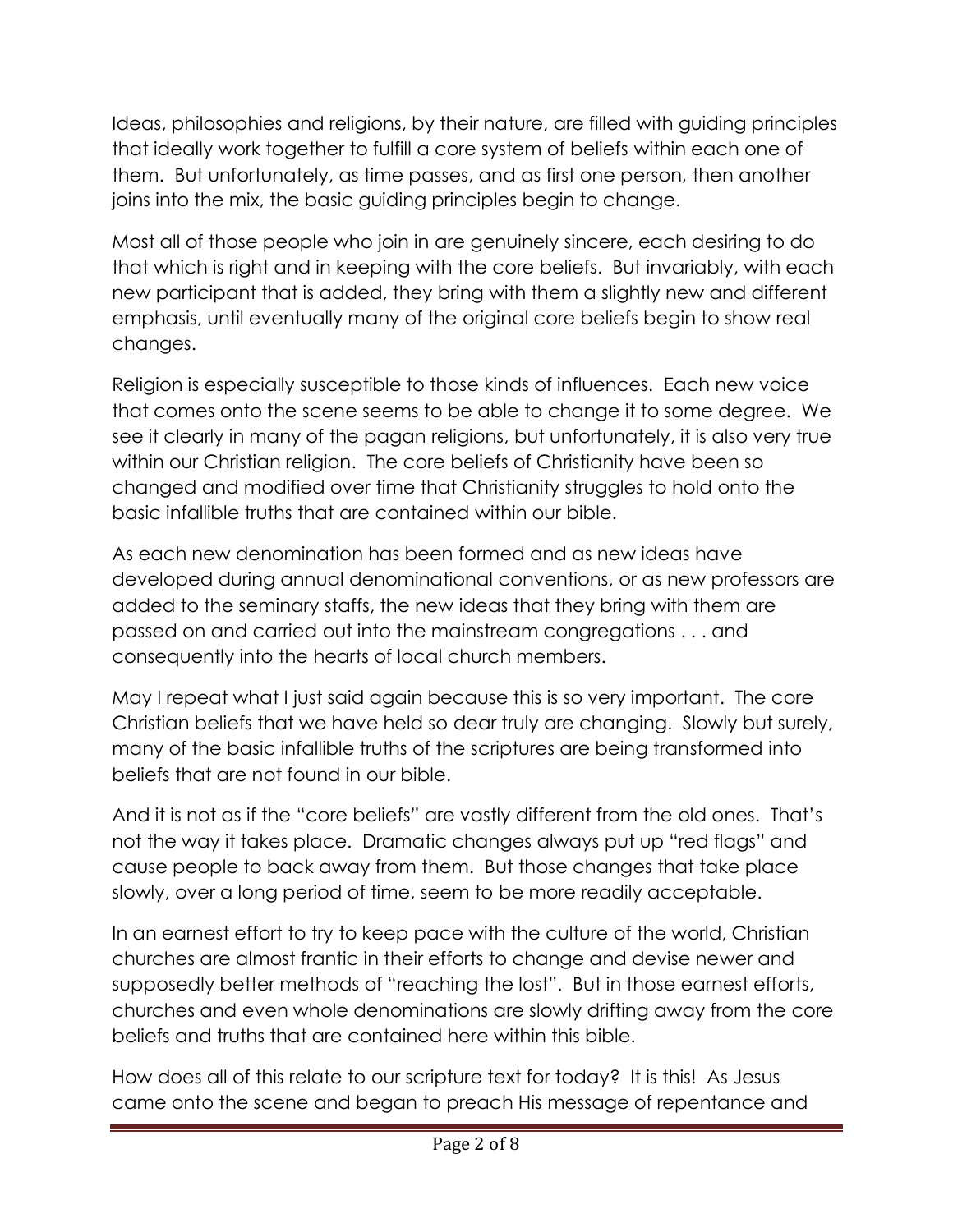salvation, He looked very much like one of those people who was set upon changing the established religion that the Jews had come to know and love. And He, in fact, was set upon doing exactly that.

But the real truth was, the changes had already taken place. Core beliefs of their religion had already veered off course.

Very subtly, over the many hundreds of years that had passed between the time of Moses and here, the time of Jesus, church leaders and teachers of the law had been cleverly inserting their own personal ideas and philosophies into the religious mix. And in the process, the religion that God had first given to them had been greatly changed, drained of all of its Spirit and then filled back up with useless, senseless and spiritless activities.

Jesus was simply going back and restoring the original tenets of their religion that had gotten lost along the way. And the religious leaders did not like what He was proposing to do.

That was so here in this simple matter of "Fasting". Over time, the church fathers had so reshaped and remolded the simple sacrificial sacrament of fasting until it was no longer a truly worshipful experience but was now just another required religious ritual, drained of God's Spirit and then filled back up with dead customs and practices.

Unfortunately, those rituals were all that the religious leaders understood, and they felt a desperate need to preserve them. And Jesus and His disciples were ignoring their traditions and ignoring their authority.

They asked Jesus,

33... "Why do the disciples of John fast often and make prayers, and likewise those of the Pharisees, but Yours eat and drink?" (Luke 5:33)

Note here that in their efforts to emphasize their point, they used John the Baptist and his disciples as examples. Those religious leaders, by no means approved of John the Baptist any more than they approved of Jesus, but they needed what they believed to be a solid arguing point and John the Baptist seemed to fit their purposes. So, they asked,

<sup>33</sup> . . . "Why do the disciples of John fast often and make prayers, and likewise those of the Pharisees, but Yours eat and drink?" (Luke 5:33)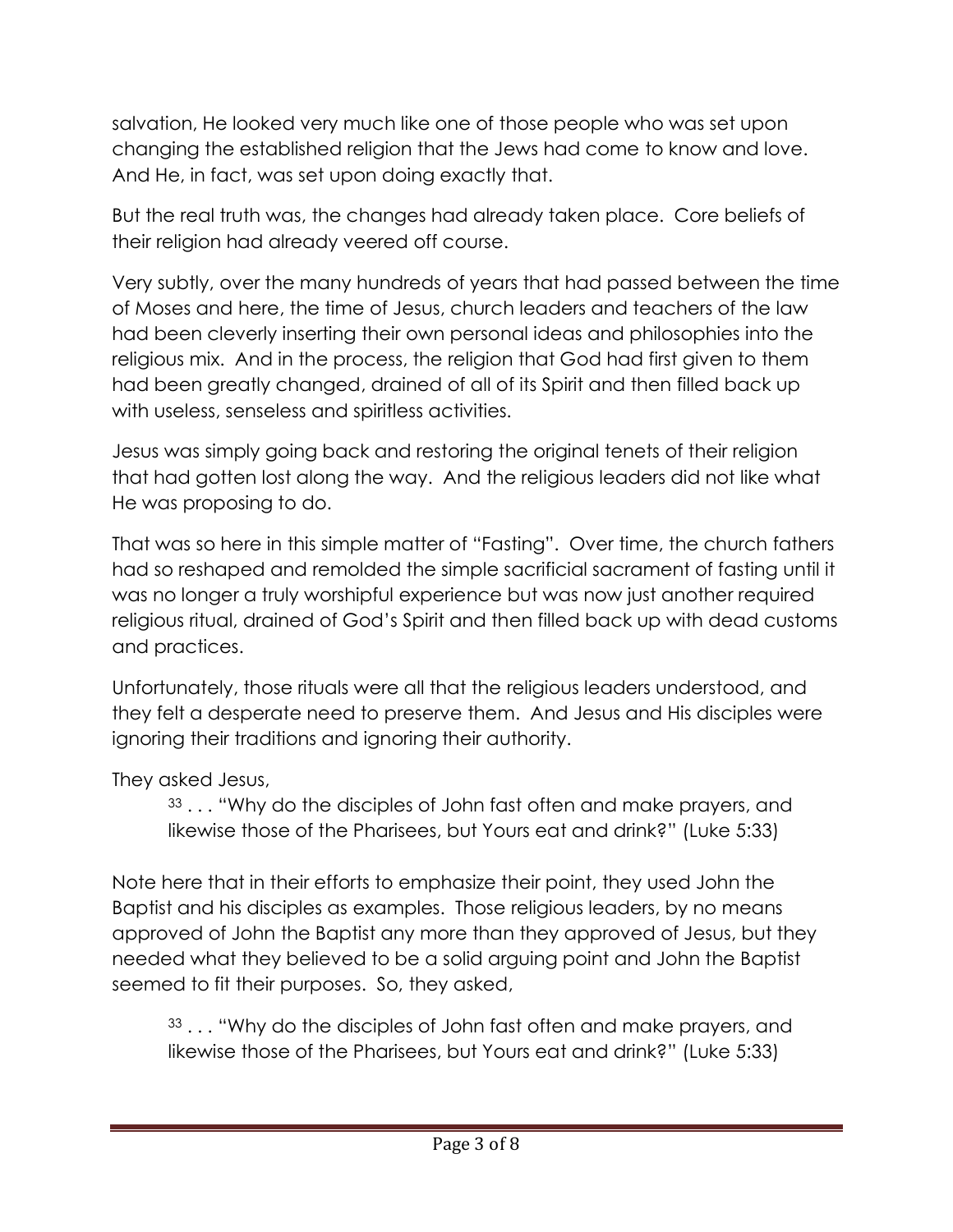Later on, in His dealings with these religious leaders, Jesus would become very strong in His rebukes, but here He was gentle in His response. He simply explained the basic rule that should always govern fasting, and that being, that "the purpose of fasting is to bring a person closer to and in communion with the person of God."

Jesus knew very well that He Himself was God and He knew that His disciples did not need to go through the rigors of fasting in order to bring their minds, their hearts, and their bodies into that special communion relationship with Him. They were already enjoying His presence.

It was also another way of declaring to the religious leaders, as He had done just a little while earlier in forgiving the paralytic of His sins, that He, Jesus, was actually the Almighty God.

And to help the religious leaders understand the basic truths regarding this sacrament of fasting, Jesus used a "word picture". He said,

<sup>34</sup> . . . "Can you make the friends of the bridegroom fast while the bridegroom is with them? <sup>35</sup>But the days will come when the bridegroom will be taken away from them; then they will fast in those days." (Luke 5:34-35)

Here, Jesus was emphasizing the utter uselessness of fasting when it is done for the wrong reasons, done simply as a religious ritual.

Let me say again that fasting is a sacrificial suffering that is done for the purpose of bringing a person's mind, spirit and body into a special relational communion with the person of Christ.

And the fasting ritual that had been developed over time by the religious leaders had none of that in it. Fasting had been reduced to not much more than a simple weekly ordeal of denying one's self of food and it was generally devoid of any true worship.

In these words, Jesus explained that it was not necessary for His disciples to fast in order to be drawn closer to Him, they were already with Him.

A question . . . with Jesus there in their midst, was it still necessary for those religious leaders and even the disciples of John the Baptist to continue to fast and pray? Yes, it was. That's because none of them had yet fully accepted that Jesus was Himself the Almighty God in human flesh. And physical nearness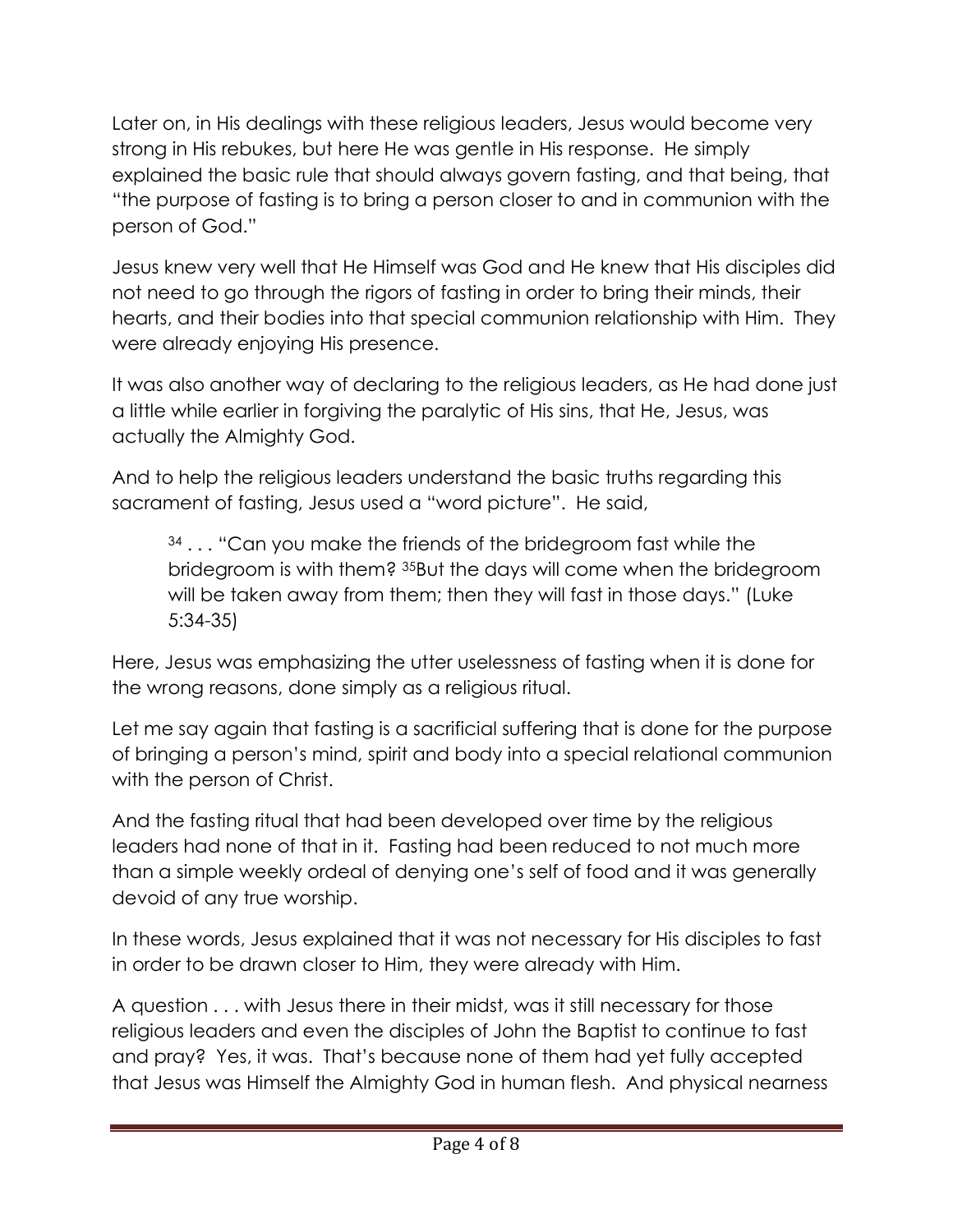does not necessarily mean Spiritual nearness. So, they still very much needed to fast and pray in order to draw near to Him.

Jesus' disciples knew who He was and were already communing with Him, so, they had no need to fast. Yes, as Jesus said here, later on, after He had been taken from them, then they would need to fast, but not now.

This "word picture" that Jesus used also brought out another important point. It is not a beneficial thing to do to practice or to make others practice "things of the Spirit" without first having the Spirit of God in you. Merely practicing or "mimicking" religious traditions, as the Scribes and the Pharisees did, gains little or nothing for a person's soul.

That kind of religious practice is what is being spoken about in Proverbs 16 where we are told that,

<sup>25</sup> There is a way *that seems* right to a man, But its end *is* the way of death. (Proverbs 16:25)

And we are also warned in 2 Timothy 3 with the words,

<sup>5</sup>having a form of godliness but denying its power. (2 Timothy 3:5)

Some words, some ideas, some philosophies seem really right, and they have a form of godliness to them, but because they do not have the actual Spiritual presence of God within them, they are not able to be rightly discerned and rightly applied.

When that takes place, innocent and unlearned people can be earnestly involved in all sorts of religious rituals but gain nothing from it, either for themselves or for God. And in the process, they can be hurt and discouraged in their religious pursuits. Listen again to this "word picture" that Jesus gave, beginning in verse 36 of our passage.

<sup>36</sup>. . . "No one puts a piece from a new garment on an old one; otherwise the new makes a tear, and also the piece that was taken out of the new does not match the old. <sup>37</sup>And no one puts new wine into old wineskins; or else the new wine will burst the wineskins and be spilled, and the wineskins will be ruined. 38But new wine must be put into new wineskins, and both are preserved. <sup>39</sup>And no one, having drunk old wine, immediately desires new, for he says, 'The old is better.'" (Luke 5:36-39)

Simply put, to force improper rituals and doctrines upon unbelievers or new believers can bring them harm.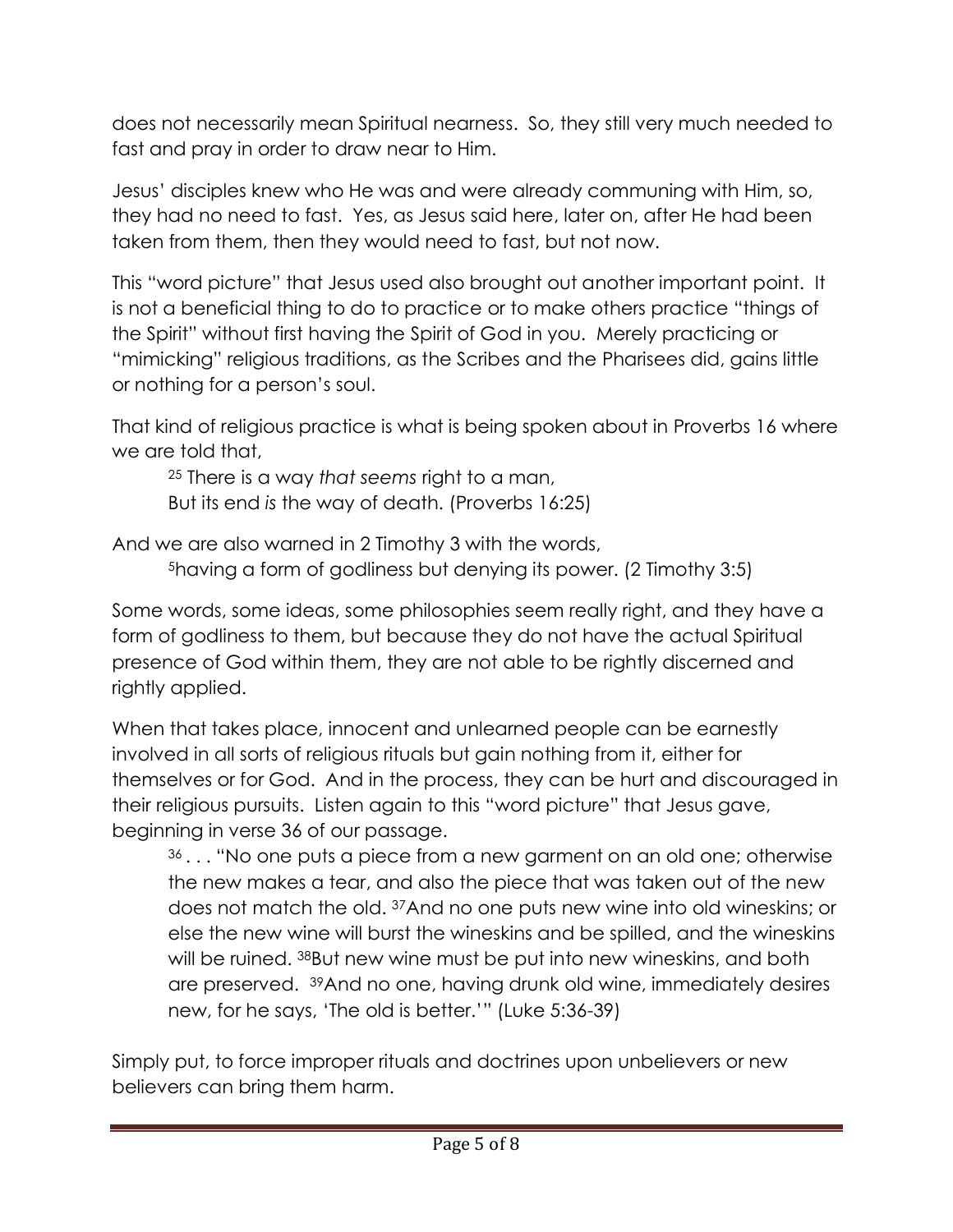And to simply add on more and more religious rituals and activities does not accomplish the will of God. Putting a patch on their old Jewish religious practices was not the solution. And to merely practice Christian habits and traditions without the presence of God's Spirit is not the answer either.

To put new wine into old wineskins will burst the old wineskins. Our hearts and souls need to be properly prepared by God's Holy Spirit before we are fit to receive the real things of God.

My thoughts go to the students that we worked with at French Camp. To merely require them to do religious activities accomplished very little. Yes, they might grow up to have a better moral character and behavior, but they will not receive any eternal benefit from their religious practices.

And neither will you or I! New wine, those true things of God must be put into a heart that is properly prepared by God's Holy Spirit, else our old hearts of stone will burst.

As I have considered these controversies that took place in the early church, my thoughts also have gone to two controversies that are currently taking place within several of our church denominations of today. The first is one that I spoke about in an earlier message, that of focusing much of the efforts of the churches on being "inclusive" towards anyone who seeks to join into their congregations. And not only "inclusive", but also, a willingness to change core doctrines and beliefs from those within the scriptures in order to accommodate the newest members.

The second controversy is the intense focus upon the "social issue" of correcting what is considered to be past injustices towards other races of people. Yes, there have been injustices, and probably even worse than most people even know or imagine. And "right changes" need to be made.

The culture has given catchy sounding names to these two "social" and "political" controversies. One of those names is "Woke" and the other is "Critical Race Theory". Both are focused upon changing what their proponents have deemed to be "past wrongs" against specific segments of our society. And the powerful voices within the culture are not only making demands for change within the society at large, but also specifically also within the Christian Church beliefs and practices.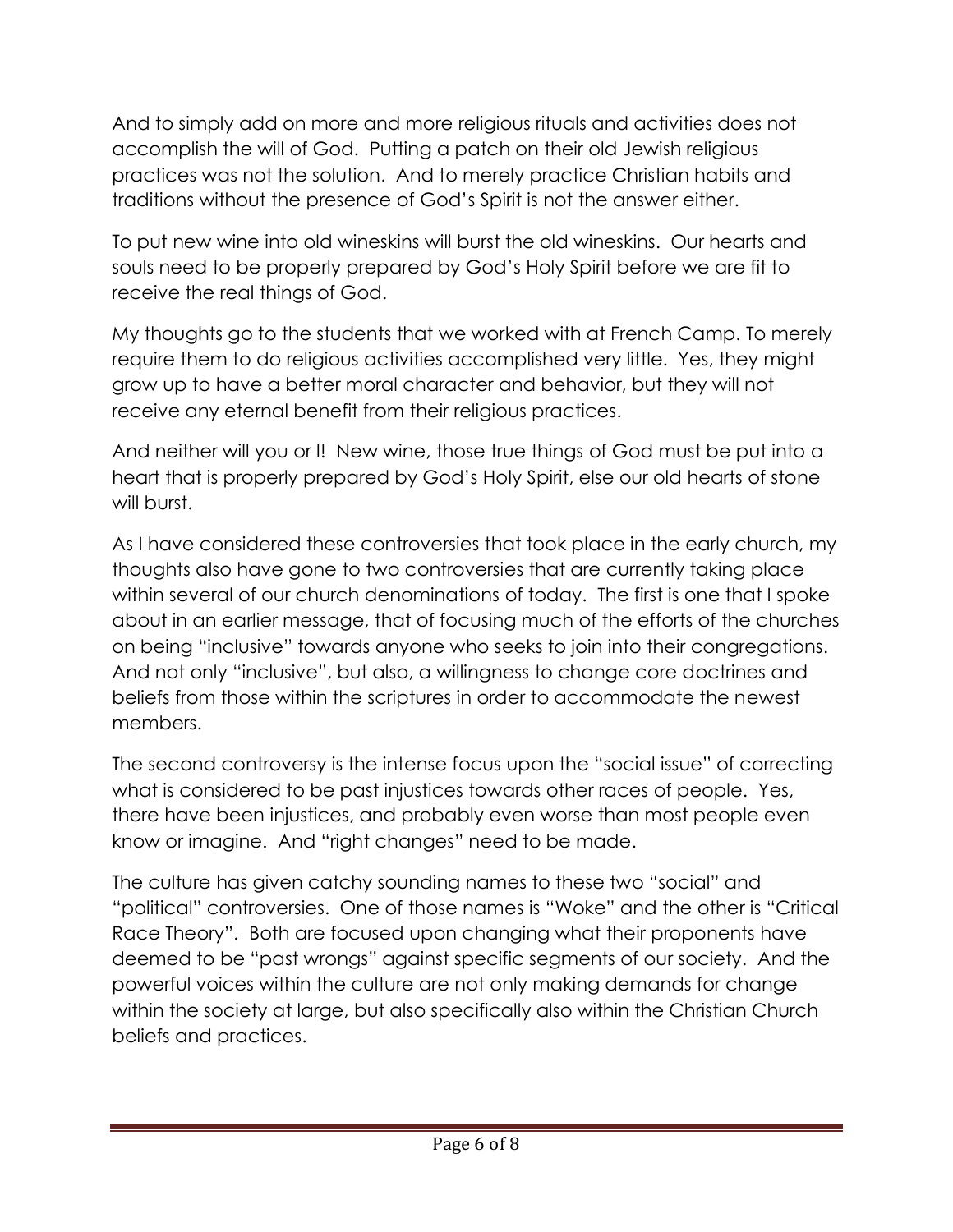And it seems that some, perhaps many regular church goers have bought into those ideas and philosophies and are convinced that church doctrines and church practices should change to meet those purposes.

And that has produced a problem within many of our major church denominations. It seems to be causing our churches to focus an inordinate amount of their attention on correcting past wrong social philosophies and not keeping their focus on the basic core tenets of scripture, resulting in more and more social philosophy being inserted into the weekly worship service, and less and less gospel being preached, social and political philosophy becoming a substitute for the precious words of this gospel.

May I again quote the scriptures I mentioned a moment ago, first from Proverbs 16 where we are told that,

<sup>25</sup> There is a way *that seems* right to a man,

But its end *is* the way of death. (Proverbs 16:25)

And also, the warning in 2 Timothy 3 about ideas and thoughts and behaviors, describing them as

<sup>5</sup>having a form of godliness but denying its power. (2 Timothy 3:5)

Some words, some ideas, some philosophies really do seem to have a form of godliness to them. But because they do not have the actual Spiritual presence of God within them, those ideas and thoughts and philosophies are not able to be rightly discerned and rightly applied.

And when that takes place, innocent and unlearned congregations can earnestly practice all sorts of religious philosophies, but gain nothing from them, either for themselves or for God. And in the process, they can be hurt and discouraged in their religious pursuits.

Folks, God's plan is simple. He wants everyone within a congregation to receive a new heart and a new spirit. Then He wants to put His own Spirit within each person. And then comes our responsibility, that of being faithful to surrender our whole heart to the tenets and beliefs that are found within the gospel. And if we do that, then we will respond rightly, "working out our salvation with fear and trembling", being the Christian people that we are supposed to be within the social and political setting that we find ourselves in.

Let me close with those words from Ezekiel 36,

<sup>26</sup>I will give you a new heart and put a new spirit within you; I will take the heart of stone out of your flesh and give you a heart of flesh. <sup>27</sup>I will put My